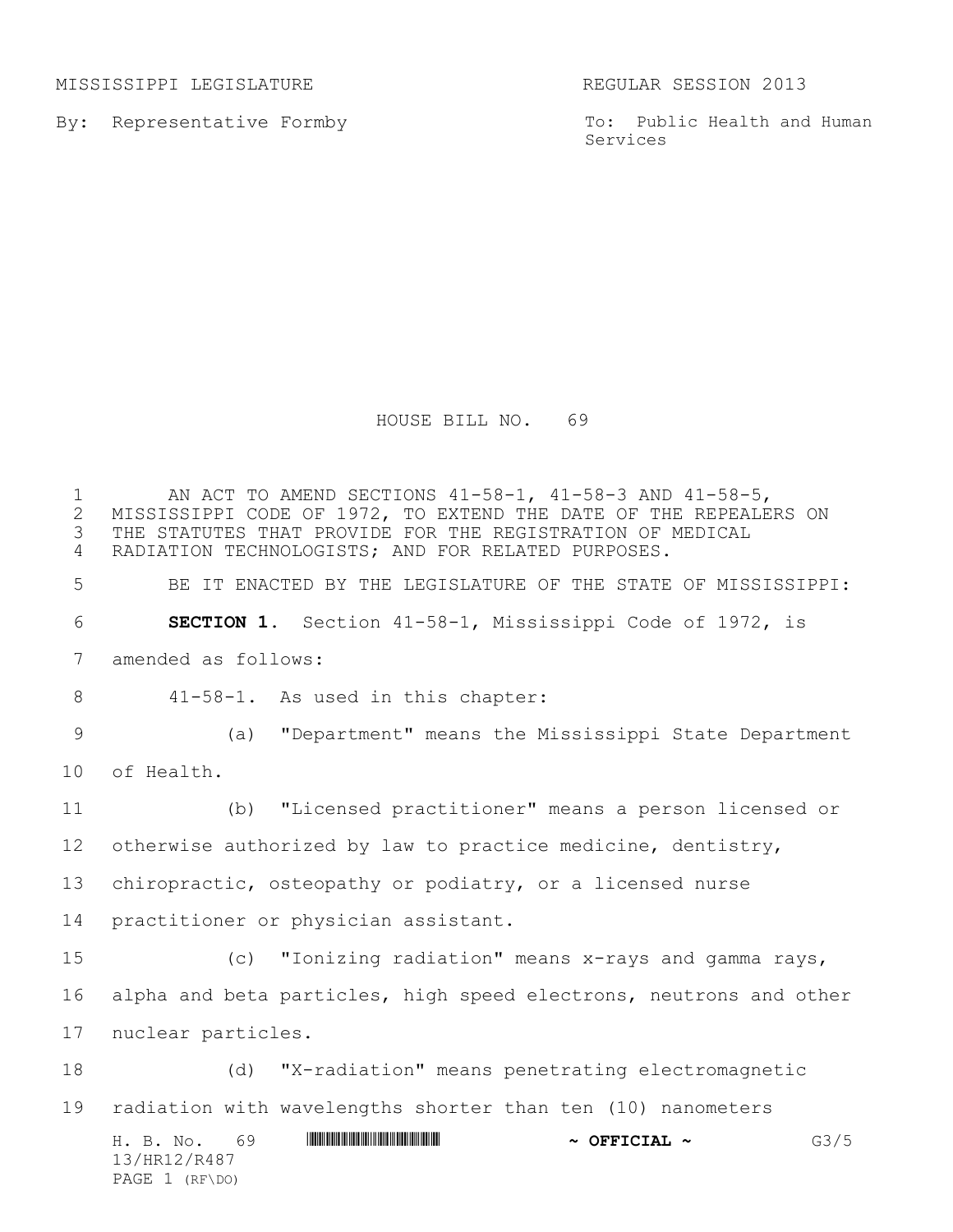produced by bombarding a metallic target with fast electrons in a vacuum.

 (e) "Supervision" means responsibility for, and control 23 of, quality radiation safety and protection, and technical aspects of the application of ionizing radiation to human beings for diagnostic and/or therapeutic purposes.

 (f) "Medical radiation technology" means the science and art of applying ionizing radiation to human beings for diagnostic and/or therapeutic purposes. The four (4) specialized disciplines of medical radiation technology are diagnostic radiologic technology, nuclear medicine technology, radiation therapy and limited x-ray machine operator.

 (g) "Radiologic technologist" means a person other than a licensed practitioner who has passed a national certification examination recognized by the department such as the American Registry of Radiologic Technologists examination or its equivalent, who applies x-radiation or ionizing radiation to any part of the human body for diagnostic purposes and includes the administration of parenteral and enteral contrast media and administration of other medications or procedures incidental to radiologic examinations.

 (h) "Nuclear medicine technologist" means a person other than a licensed practitioner who has passed a national certification examination recognized by the department such as the American Registry of Radiologic Technologists examination or the

H. B. No. 69 \*HR12/R487\* **~ OFFICIAL ~** 13/HR12/R487 PAGE 2 (RF\DO)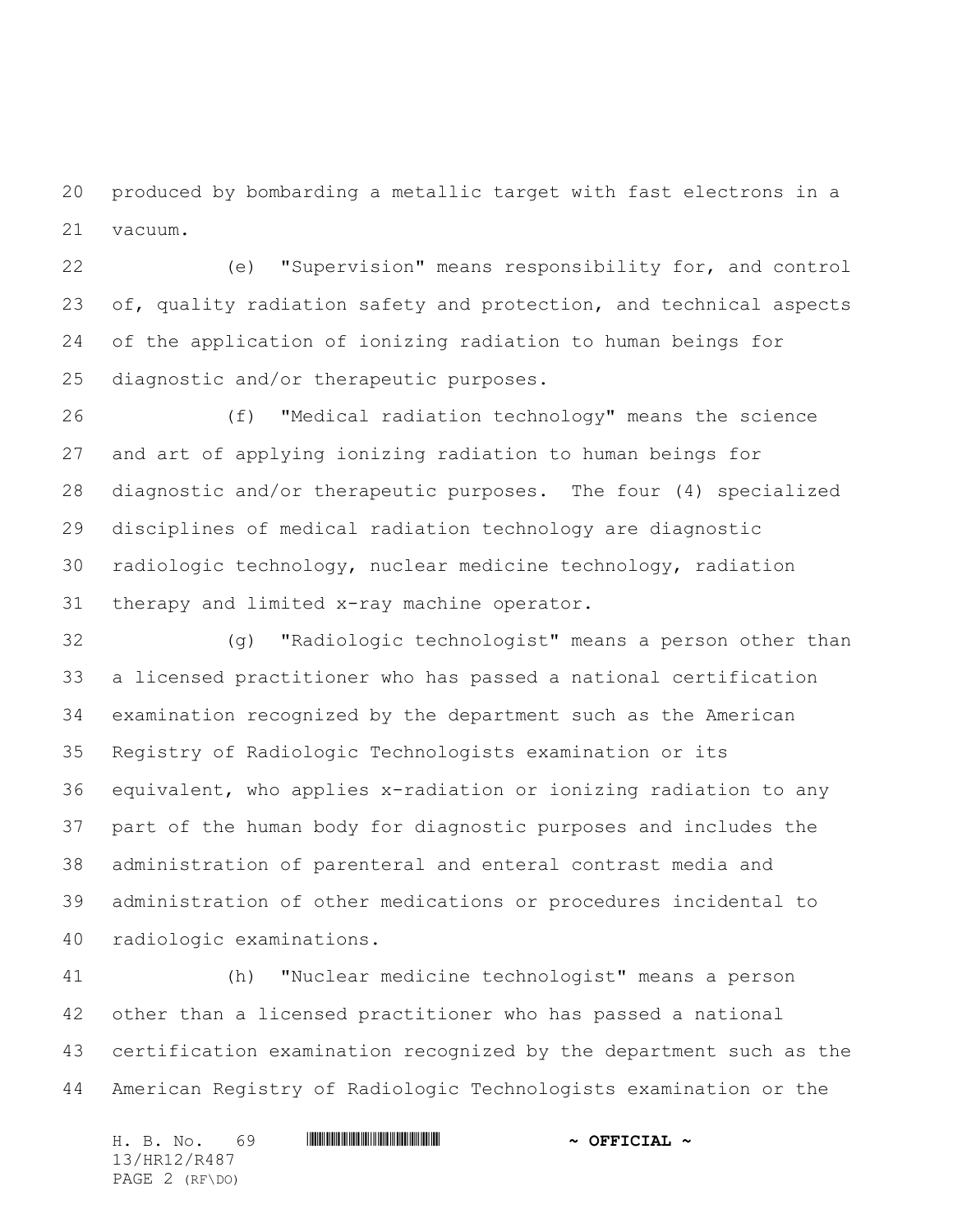Nuclear Medicine Technology Certification Board examination or its equivalent, who performs in vivo imaging and measurement procedures and in vitro nonimaging laboratory studies, prepares radiopharmaceuticals, and administers diagnostic/therapeutic doses of radiopharmaceuticals to human beings while under the supervision of a licensed practitioner who is licensed to possess and use radioactive material.

 (i) "Radiation therapist" means a person other than a licensed practitioner who has passed a national certification examination recognized by the department such as the American Registry of Radiologic Technologists examination or its equivalent, who applies x-radiation and the ionizing radiation emitted from particle accelerators, cobalt sixty (60) units and sealed sources of radioactive material to human beings for therapeutic purposes while under the supervision of a licensed radiation oncologist or a board certified radiologist who is licensed to possess and use radioactive material.

 (j) "Limited x-ray machine operator" means a person other than a licensed practitioner or radiologic technologist who is issued a permit by the State Board of Medical Licensure to perform medical radiation technology limited to specific radiographic procedures on certain parts of the human anatomy, specifically the chest, abdomen and skeletal structures, and excluding fluoroscopic and contrast studies, computed tomography, nuclear medicine, radiation therapy studies and mammography.

H. B. No. 69 \*HR12/R487\* **~ OFFICIAL ~** 13/HR12/R487 PAGE 3 (RF\DO)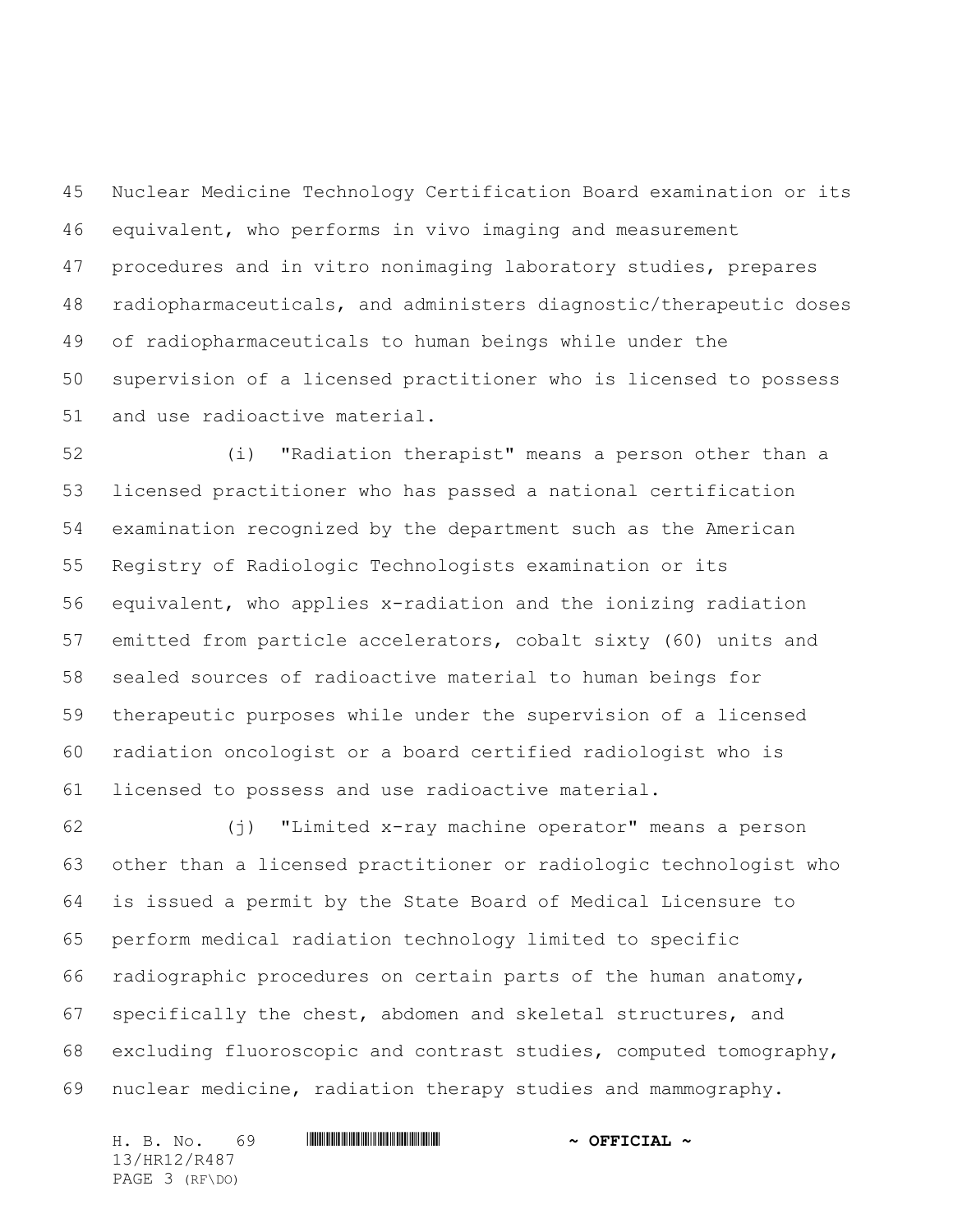(k) "Council" means the Medical Radiation Advisory Council created under Section 41-58-3.

 This section shall stand repealed on July 1, **\* \* \*** 2016. **SECTION 2.** Section 41-58-3, Mississippi Code of 1972, is amended as follows:

 41-58-3. (1) The department shall have full authority to adopt such rules and regulations not inconsistent with the laws of this state as may be necessary to effectuate the provisions of this chapter, and may amend or repeal the same as may be necessary for such purposes.

 (2) There shall be established a Medical Radiation Advisory Council to be appointed as provided in this section. The council shall consist of ten (10) members as follows:

 (a) One (1) radiologist who is an active practitioner and member of the Mississippi Radiological Society;

| 85 |     | (b) One (1) licensed family physician;             |
|----|-----|----------------------------------------------------|
| 86 |     | (c) One (1) licensed practitioner;                 |
| 87 | (d) | Two (2) registered radiologic technologists;       |
| 88 | (e) | One (1) nuclear medicine technologist;             |
| 89 |     | (f) One (1) radiation therapist;                   |
| 90 |     | $(q)$ One (1) limited x-ray machine operator;      |
| 91 |     | (h) One (1) radiation physicist;                   |
| 92 |     | (i) One (1) hospital administrator; and            |
| 93 |     | (j) The State Health Officer, or his designee, who |

shall serve as ex officio chairman with no voting authority.

| 69<br>H. B. No. | $\sim$ OFFICIAL $\sim$ |
|-----------------|------------------------|
| 13/HR12/R487    |                        |
| PAGE 4 (RF\DO)  |                        |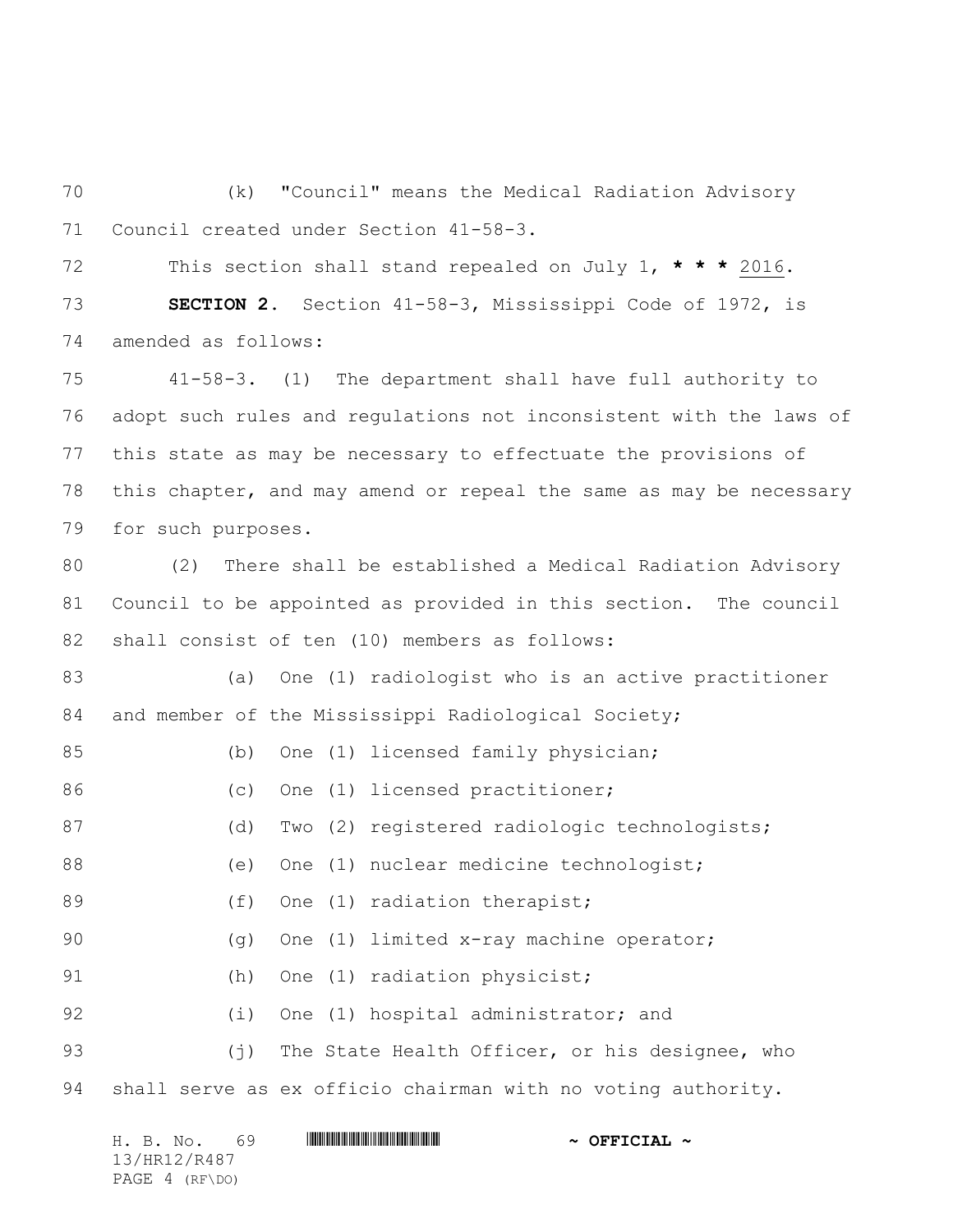(3) The department shall, following the recommendations from 96 the appropriate professional state societies and organizations, including the Mississippi Radiological Society, the Mississippi Society of Radiologic Technologists, and the Mississippi State Nuclear Medicine Society, and other nominations that may be received from whatever source, appoint the members of the council as soon as possible after the effective date of subsections (2) and (3) of this section. Any person serving on the council who is a practitioner of a profession or occupation required to be licensed, credentialed or certified in the state shall be a holder of an appropriate license, credential or certificate issued by the state. All members of the council shall be residents of the State of Mississippi. The council shall promulgate such rules and regulations by which it shall conduct its business. Members of the council shall receive no salary for services performed on the council but may be reimbursed for their reasonable and necessary actual expenses incurred in the performance of the same, from funds provided for such purpose. The council shall assist and advise the department in the development of regulations and standards to effectuate the provisions of this chapter.

 (4) A radiologic technologist, nuclear medicine technologist or radiation therapist shall not apply ionizing or x-radiation or administer radiopharmaceuticals to a human being or otherwise engage in the practice of medical radiation technology unless the

H. B. No. 69 \*HR12/R487\* **~ OFFICIAL ~** 13/HR12/R487 PAGE 5 (RF\DO)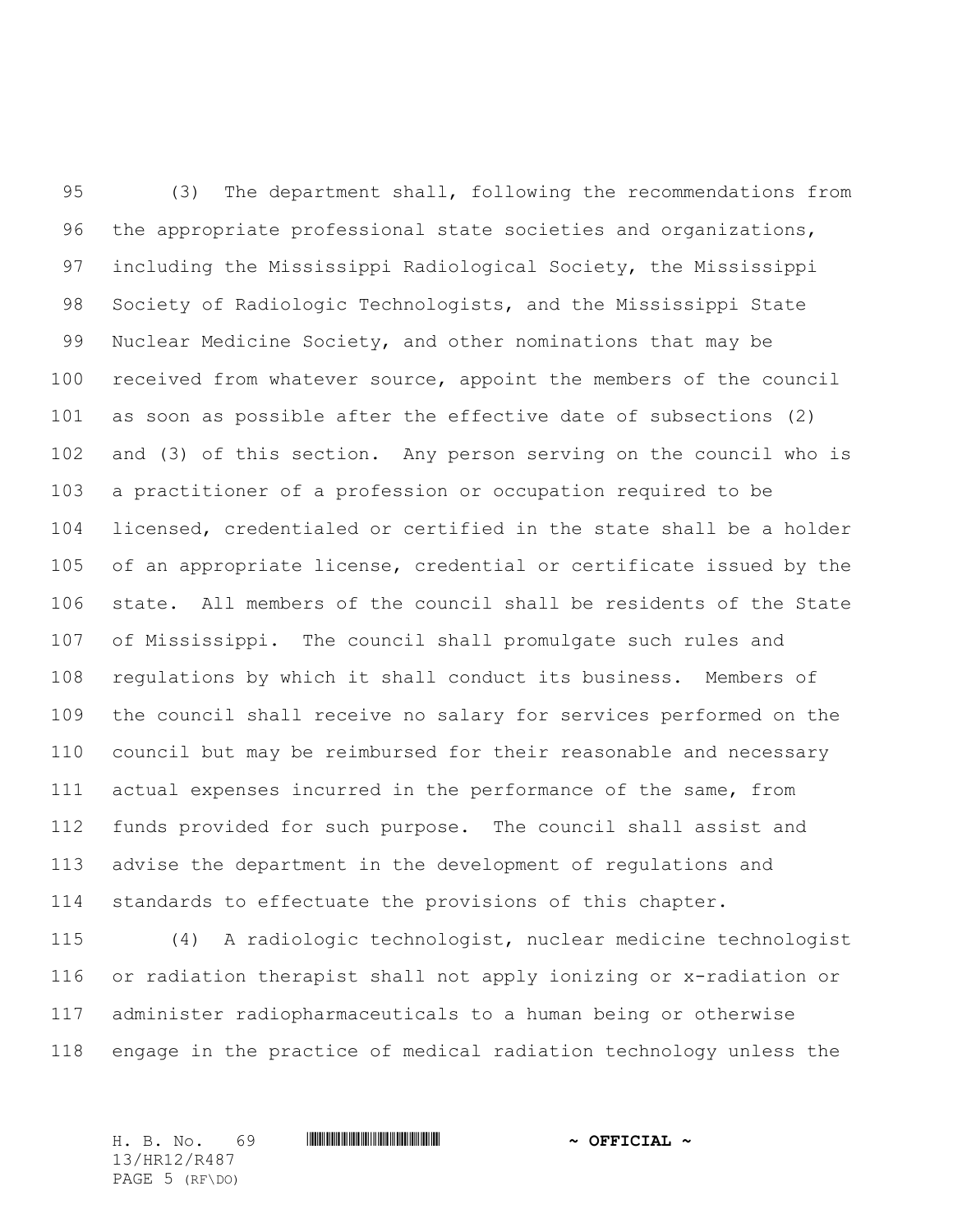person possesses a valid registration issued by the department under the provisions of this chapter.

 (5) The department may issue a temporary registration to practice a specialty of medical radiation technology to any applicant who has completed an approved program, who has complied with the provisions of this chapter, and is awaiting examination for that specialty. This registration shall convey the same rights as the registration for which the applicant is awaiting examination and shall be valid for one (1) six-month period.

 (6) The department may charge a registration fee of not more than Fifty Dollars (\$50.00) biennially to each person to whom it issues a registration under the provisions of this chapter.

(7) Registration with the department is not required for:

 (a) A student enrolled in and participating in an accredited course of study approved by the department for diagnostic radiologic technology, nuclear medicine technology or radiation therapy, who as a part of his clinical course of study applies ionizing radiation to a human being while under the supervision of a licensed practitioner, registered radiologic technologist, registered nuclear medicine technologist or registered radiation therapist;

 (b) Laboratory personnel who use radiopharmaceuticals for in vitro studies;

 (c) A dental hygienist or a dental assistant who is not a radiologic technologist, nuclear medicine technologist or

|  | H. B. No.      | 69 |  | $\sim$ OFFICIAL $\sim$ |  |
|--|----------------|----|--|------------------------|--|
|  | 13/HR12/R487   |    |  |                        |  |
|  | PAGE 6 (RF\DO) |    |  |                        |  |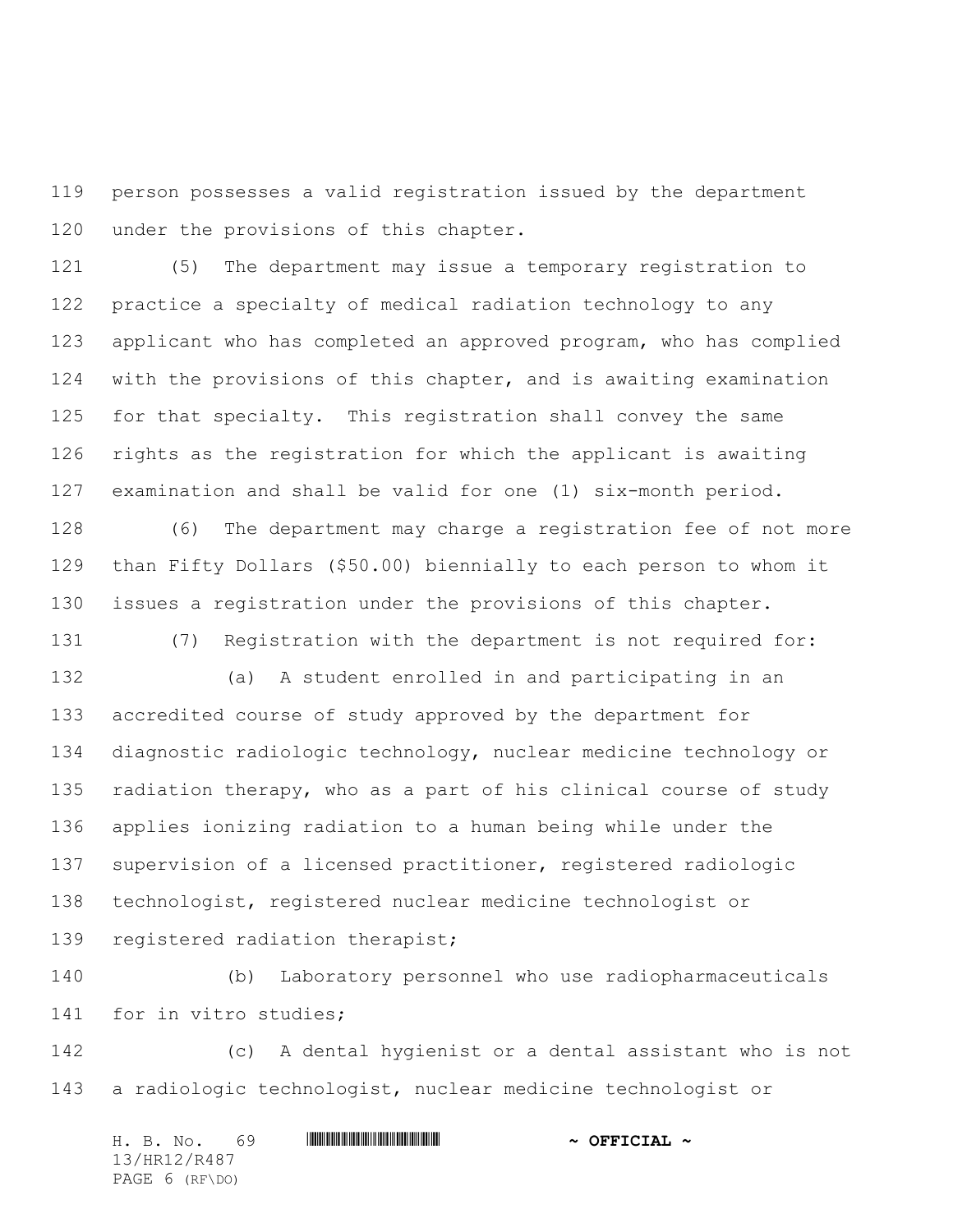radiation therapist, who possesses a radiology permit issued by the Board of Dental Examiners and applies ionizing radiation under the specific direction of a licensed dentist;

 (d) A chiropractic assistant who is not a radiologic technologist, nuclear medicine technologist or radiation therapist, who possesses a radiology permit issued by the Board of Chiropractic Examiners and applies ionizing radiation under the specific direction of a licensed chiropractor;

 (e) An individual who is permitted as a limited x-ray machine operator by the State Board of Medical Licensure and applies ionizing radiation in a physician's office, radiology clinic or a licensed hospital in Mississippi under the specific direction of a licensed practitioner; and

 (f) A student enrolled in and participating in an accredited course of study for diagnostic radiologic technology, nuclear medicine technology or radiation therapy and is employed by a physician's office, radiology clinic or a licensed hospital in Mississippi and applies ionizing radiation under the specific direction of a licensed practitioner.

 (8) Nothing in this chapter is intended to limit, preclude, or otherwise interfere with the practices of a licensed practitioner who is duly licensed or registered by the appropriate agency of the State of Mississippi, provided that the agency specifically recognizes that the procedures covered by this

13/HR12/R487 PAGE 7 (RF\DO)

H. B. No. 69 \*HR12/R487\* **~ OFFICIAL ~**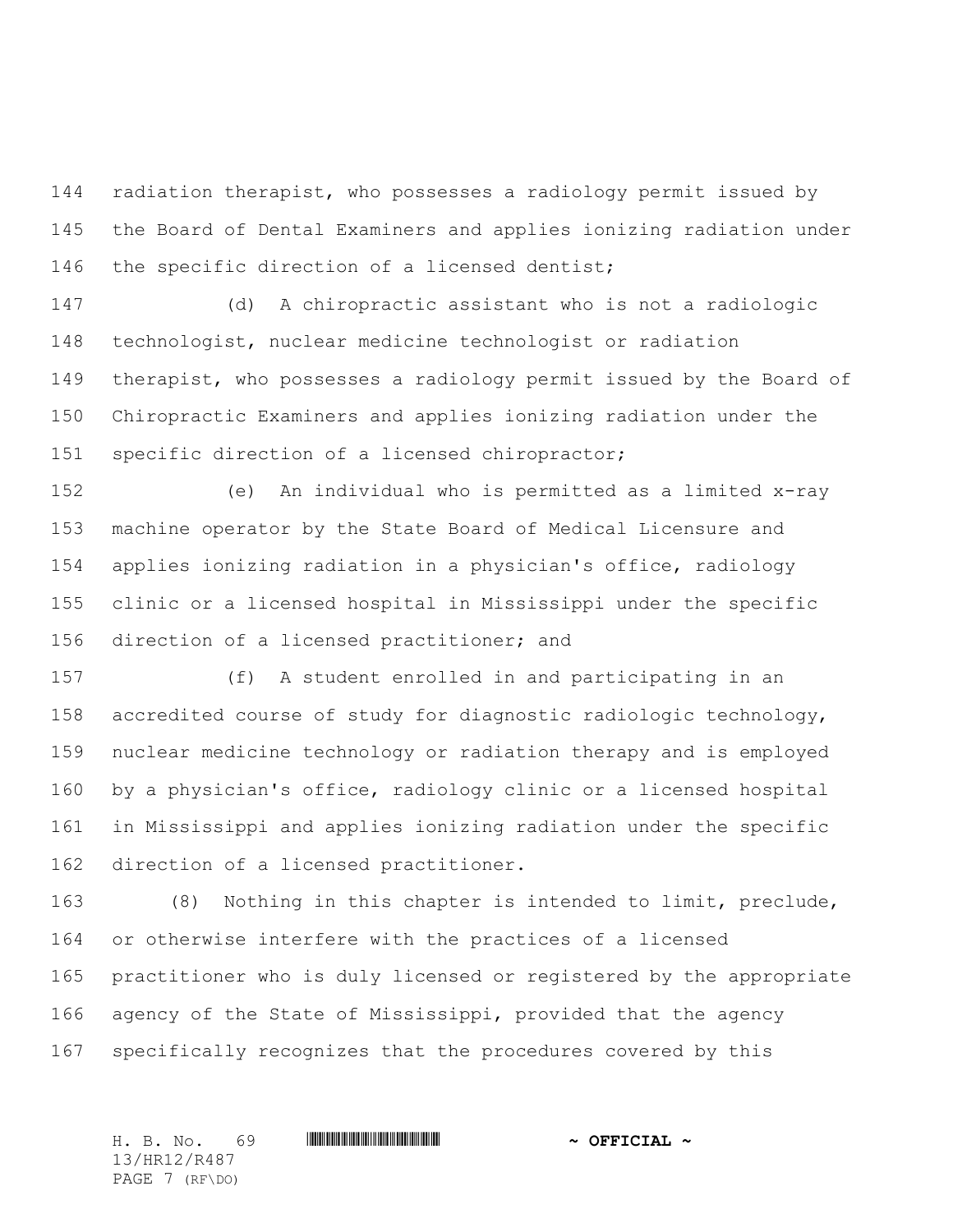chapter are within the scope of practice of the licensee or registrant.

 (9) (a) If any radiologic technologist, nuclear medicine technologist or radiation therapist violates any provision of this 172 chapter or the regulations adopted by the department, the department shall suspend or revoke the registration and practice privileges of the person or issue other disciplinary actions in accordance with statutory procedures and rules and regulations of the department.

 (b) If any person violates any provision of this chapter, the department shall issue a written warning to the licensed practitioner or medical institution that employs the person; and if that person violates any provision of this chapter again within three (3) years after the first violation, the department may suspend or revoke the permit or registration for the x-radiation and ionizing equipment of the licensed practitioner or medical institution that employs the person, in accordance with statutory procedures and rules and regulations of the department regarding suspension and revocation of those permits or registrations.

 (10) This section shall stand repealed on July 1, **\* \* \*** 2016.

 **SECTION 3.** Section 41-58-5, Mississippi Code of 1972, is amended as follows:

H. B. No. 69 \*HR12/R487\* **~ OFFICIAL ~** 13/HR12/R487 PAGE 8 (RF\DO)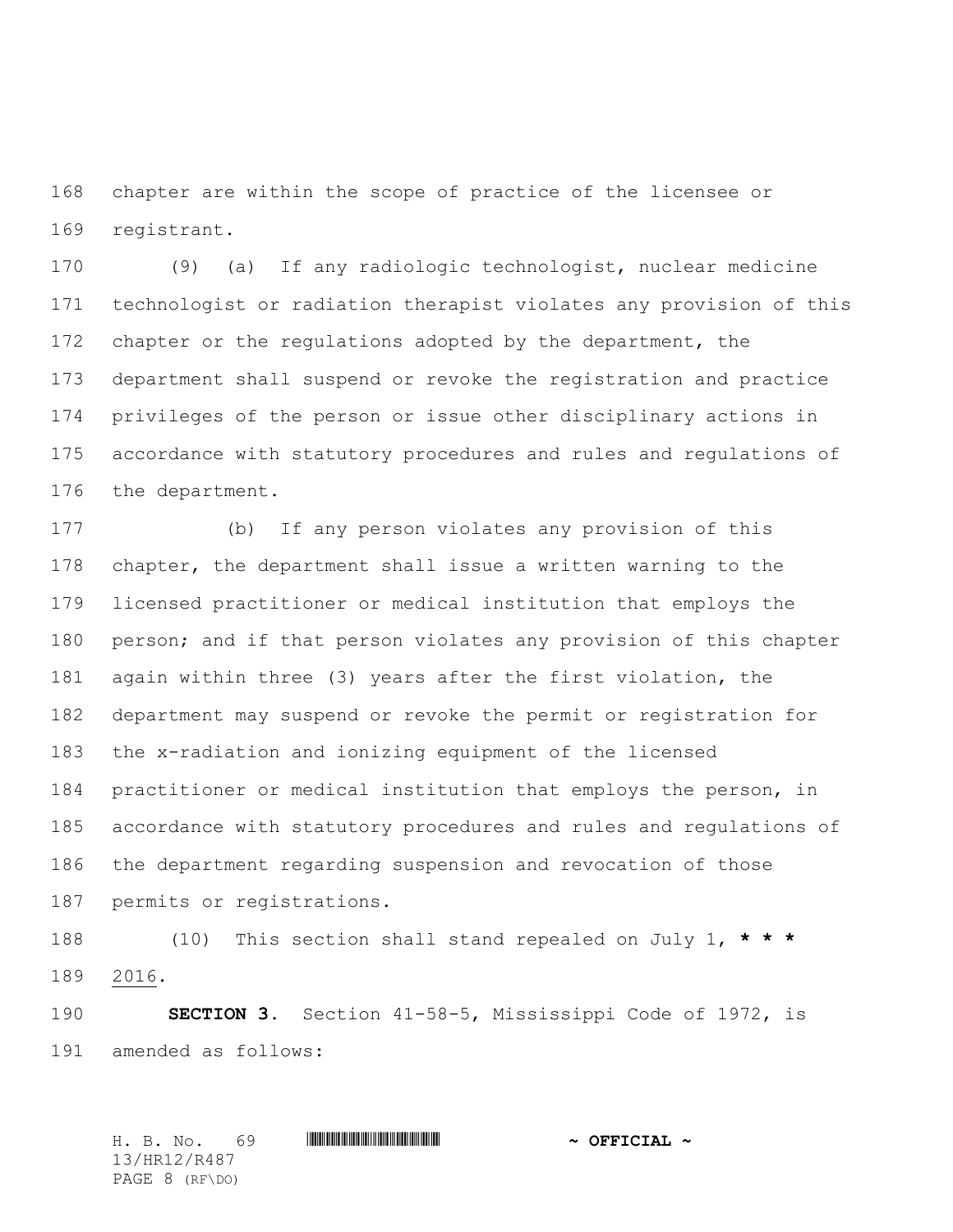41-58-5. (1) Each registered radiologic technologist, registered nuclear medicine technologist and registered radiation therapist shall submit evidence to the department of completing twenty-four (24) hours of continuing education in a two-year period as described in the rules and regulations of the department.

 (2) Each limited x-ray machine operator who is first employed to apply ionizing radiation in the State of Mississippi shall complete twelve (12) hours of education in radiologic technology, with six (6) of those hours specifically in radiation protection, not later than twelve (12) months after the date of his or her employment to apply ionizing radiation, and shall thereafter submit evidence to the department of completing twelve (12) hours of continuing education in a two-year period as described in the rules and regulations of the department. Six (6) of the continuing education hours must be in radiation protection. (3) Each individual who is exempt from registration under paragraph (d) of Section 41-58-3(7) shall complete twelve (12) hours of continuing education in a two-year period as described in the rules and regulations of the department. Six (6) of the continuing education hours must be in radiation protection.

 (4) Each individual who is exempt from registration under paragraph (d) of Section 41-58-3(7) and who is first employed to apply ionizing radiation in the State of Mississippi shall complete twelve (12) hours of education in radiologic technology,

H. B. No. 69 \*HR12/R487\* **~ OFFICIAL ~** 13/HR12/R487 PAGE 9 (RF\DO)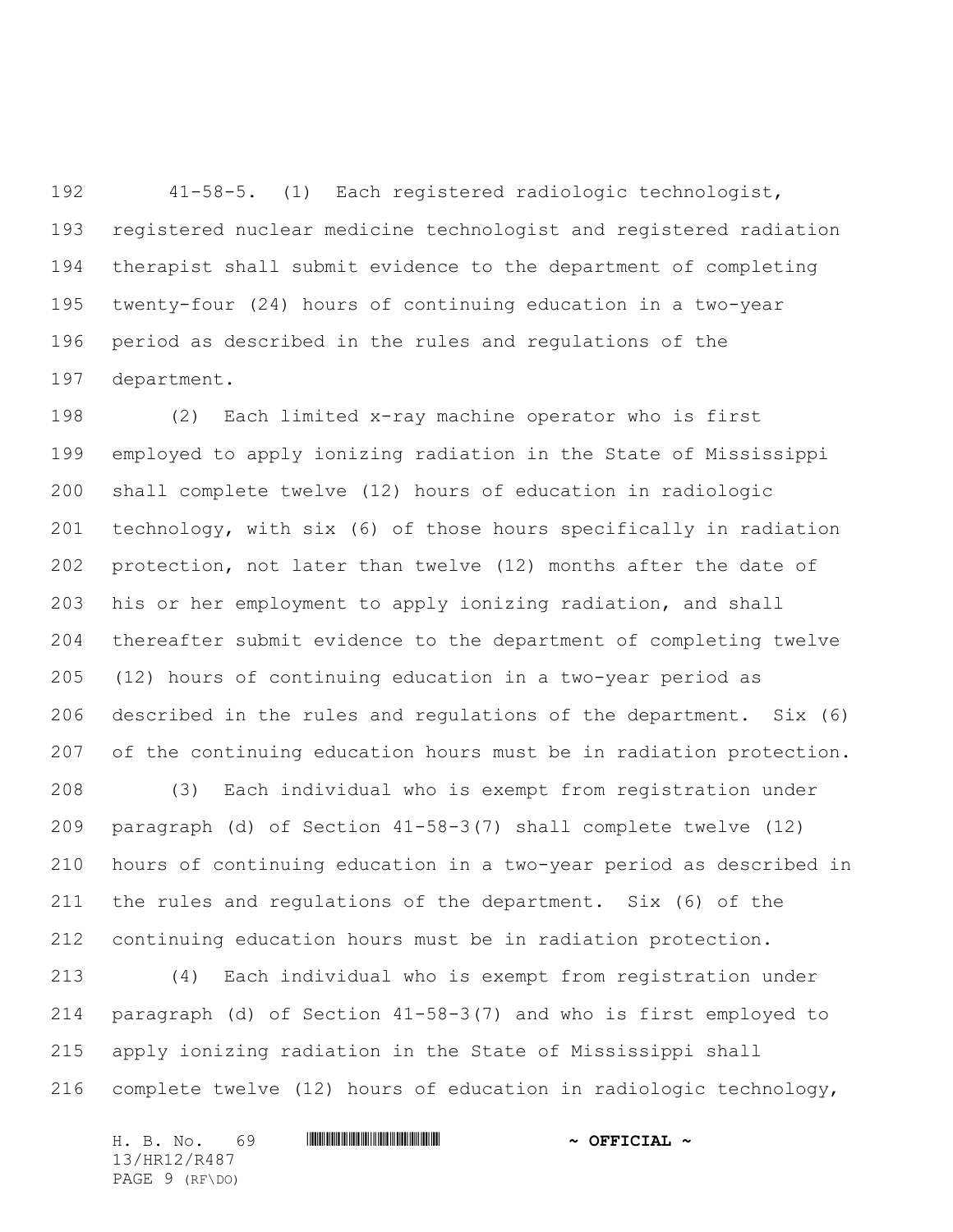with six (6) of those hours specifically in radiation protection, not later than twelve (12) months after the date of his or her employment to apply ionizing radiation.

 (5) The department shall approve training sessions that will provide the continuing education required under this section in each of the junior/community college districts in the state, with at least one (1) training session being held during each quarter of the year.

 (6) (a) The Board of Dental Examiners shall annually provide the department with a list certifying those dental hygienists and dental assistants who are exempt from registration under paragraph (c) of Section 41-58-3(7).

 (b)The Board of Chiropractic Examiners shall provide the department with a list certifying those chiropractic assistants who are exempt from registration under paragraph (d) of Section 41-58-3(7) who have completed the continuing education requirements of this section.

 (c) The State Board of Medical Licensure shall provide the department with a list of limited x-ray machine operators who are exempt from registration under paragraph (e) of Section  $41-58-3(7)$ .

 (d) The Board of Chiropractic Examiners and the State Board of Medical Licensure may charge a fee of not more than Fifty Dollars (\$50.00) biennially to each individual whom the board

H. B. No. 69 \*HR12/R487\* **~ OFFICIAL ~** 13/HR12/R487 PAGE 10 (RF\DO)